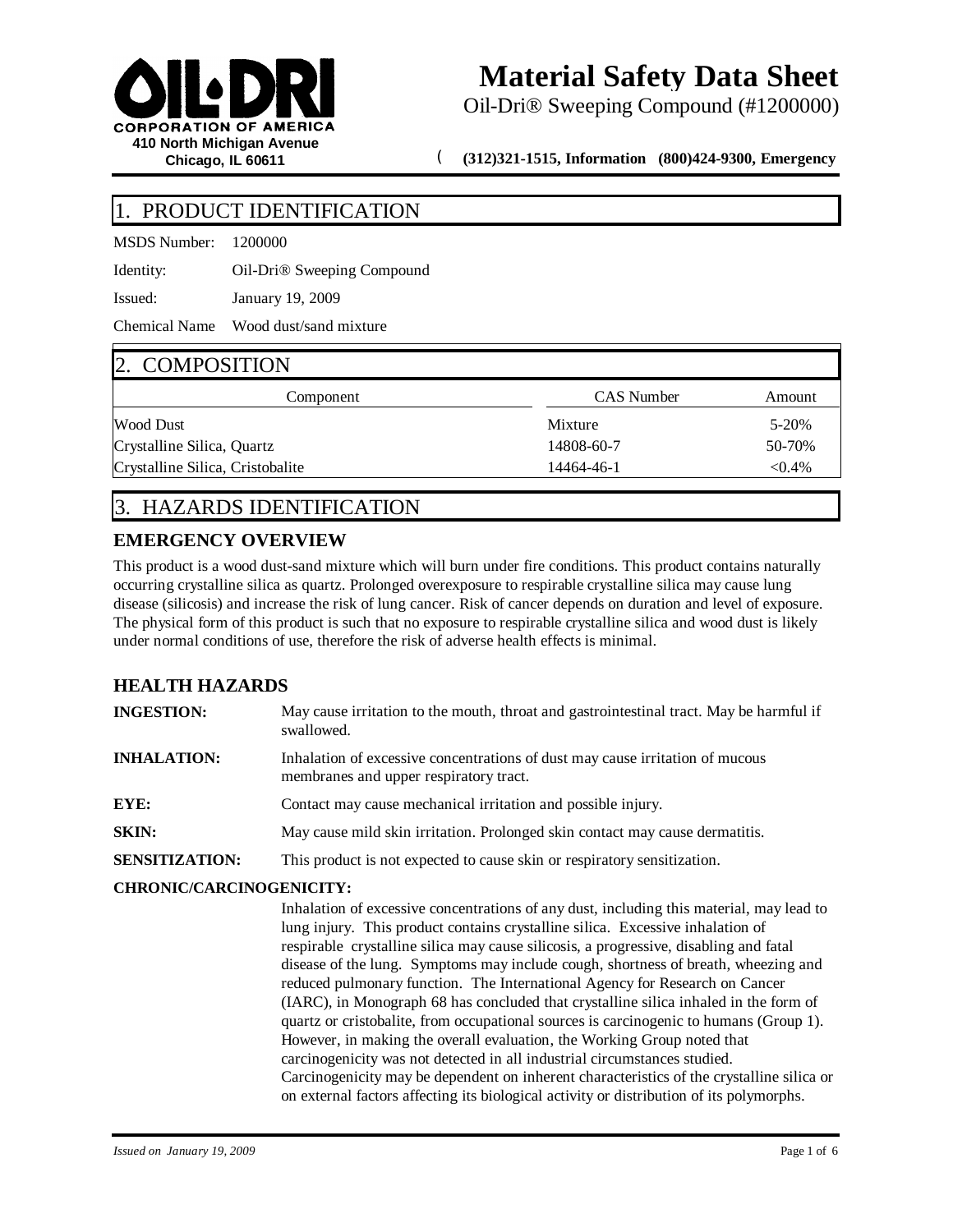

Oil-Dri® Sweeping Compound (#1200000)

### ( **(312)321-1515, Information (800)424-9300, Emergency**

The National Toxicology Program (NTP) classifies crystalline silica as a "known human carcinogen." Wood dust has been classified by the International Agency for Research on Cancer (IARC) as "carcinogenic to humans" (Group 1) and "known to be a human carcinogen" by the National Toxicology Program (NTP). This classification is based primarily on increased risk in the occurrence of adenocarcinomas of the nasal cavities and paranasal sinuses associated with exposure to wood dust. The physical form of this product is such that no exposure to respirable crystalline silica and wood dust is likely under normal conditions of use, therefore the risk of adverse health effects is minimal.

#### **MEDICAL CONDITIONS AGGRAVATED BY EXPOSURE:**

Contact with this product may aggravate pre-existing skin disorders.

| 4. FIRST AID MEASURES |                                                                                                                                                                          |  |
|-----------------------|--------------------------------------------------------------------------------------------------------------------------------------------------------------------------|--|
| EYE:                  | Immediately flush eyes with cool running water, lifting upper and lower lids. If<br>irritation persists or for foreign body in the eye, get immediate medical attention. |  |
| <b>SKIN:</b>          | Wash thoroughly with soap and water.                                                                                                                                     |  |
| <b>INGESTION:</b>     | If large amounts are swallowed, get medical attention. If conscious, give one glass of<br>water. Never give anything by mouth to an unconscious person.                  |  |
| <b>INHALATION:</b>    | Remove to fresh air.                                                                                                                                                     |  |

# 5. FIREFIGHTING MEASURES

**FLASH POINT:** Non flammable (sawdust component may char/burn)

#### **FLAMMABLE LIMITS** Not applicable

#### **EXTINGUISHING MEDIA:**

Use carbon dioxide, foam or dry chemical to extinguish fire.

#### **UNUSUAL FIRE OR EXPLOSION HAZARDS:**

This product is not flammable but will burn under fire conditions.

#### **SPECIAL FIREFIGHTING INSTRUCTIONS**

Firefighters should always wear self-contained breathing apparatus and full protective clothing for fires involving chemicals or in confined spaces.

#### **HAZARDOUS COMBUSTION PRODUCTS:**

Thermal decomposition may produce carbon monoxide, carbon dioxide and smoke.

## 6. ACCIDENTAL RELEASE MEASURES

Sweep up and collect for re-use or disposal

## 7. HANDLING AND STORAGE

**HANDLING:** Avoid breathing dust. Avoid contact with eyes, skin, and clothing. Wash thoroughly with soap and water after use. If clothing becomes dusty, launder before re-use.

**STORAGE:** Store in a dry area. Keep away from ignition sources.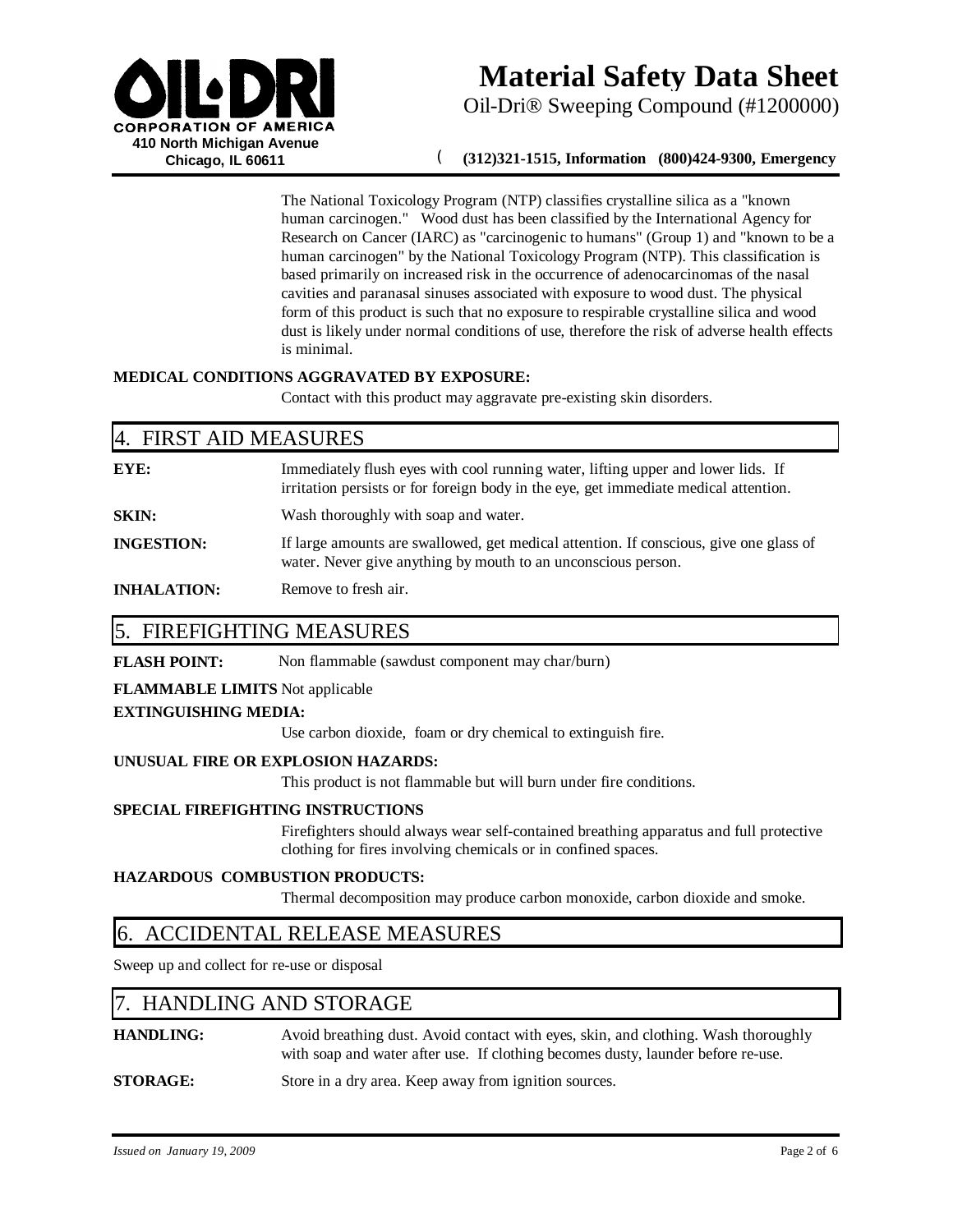

Oil-Dri® Sweeping Compound (#1200000)

( **(312)321-1515, Information (800)424-9300, Emergency**

# EXPOSURE CONTROLS/PERSONAL PROTECTION

### **EXPOSURE GUIDELINES:**

| Exposure Limit                                  |
|-------------------------------------------------|
| PEL - $5 \text{ mg/m}^3$ TWA                    |
| (respirable dust)                               |
| PEL - $15 \text{ mg/m}^3$ TWA                   |
| (total dust)                                    |
| $TLV - 1$ mg/m <sup>3</sup> TWA                 |
| (inhalable dust)                                |
| PEL - 10 mg/m <sup>3</sup> /%Si02+2 TWA         |
| TLV - $0.025$ mg/m <sup>3</sup> TWA             |
| TLV - 0.025 TWA ACGIH (respirable               |
| fraction)                                       |
| PEL - $1/2$ x 10 mg/m <sup>3</sup> /%Si02+2 TWA |
|                                                 |

*PEL- OSHA Permissable Exposure Limit. TLV- American Conference of Governmental Industrial Hygienists (ACGIH) Threshold Limit Value. TWA- 8 hour Weighted Average. STEL-Short Term Exposure Limit.*

#### **ENGINEERING CONTROLS:**

For operations where the exposure limit may be exceeded, a NIOSH approved high efficient particulate respirator is recommended.

#### **RESPIRATORY PROTECTION:**

None required for normal use. For operations where the dust concentration may be excessive, a dust respirator may be used.

**SKIN PROTECTION:** None required for normal use.

**EYE PROTECTION:** Safety glasses or goggles recommended.

**OTHER:** None required for normal use.

## 9. PHYSICAL AND CHEMICAL PROPERTIES

### **APPEARANCE AND ODOR:**

Granular green appearance/mild odor

| <b>PHYSICAL STATE:</b> | Solid |
|------------------------|-------|
|------------------------|-------|

| <b>BOILING POINT:</b> | Not applicable |
|-----------------------|----------------|
|-----------------------|----------------|

**VAPOR PRESSURE:** Not applicable

**VAPOR DENSITY:** > 1

**SOLUBILITY IN WATER:**

10%

**SPECIFIC GRAVITY:** 1.24

**pH:** Not applicable

**MELTING POINT:** Not applicable

**OCTANOL/WATER COEFFICIENT:**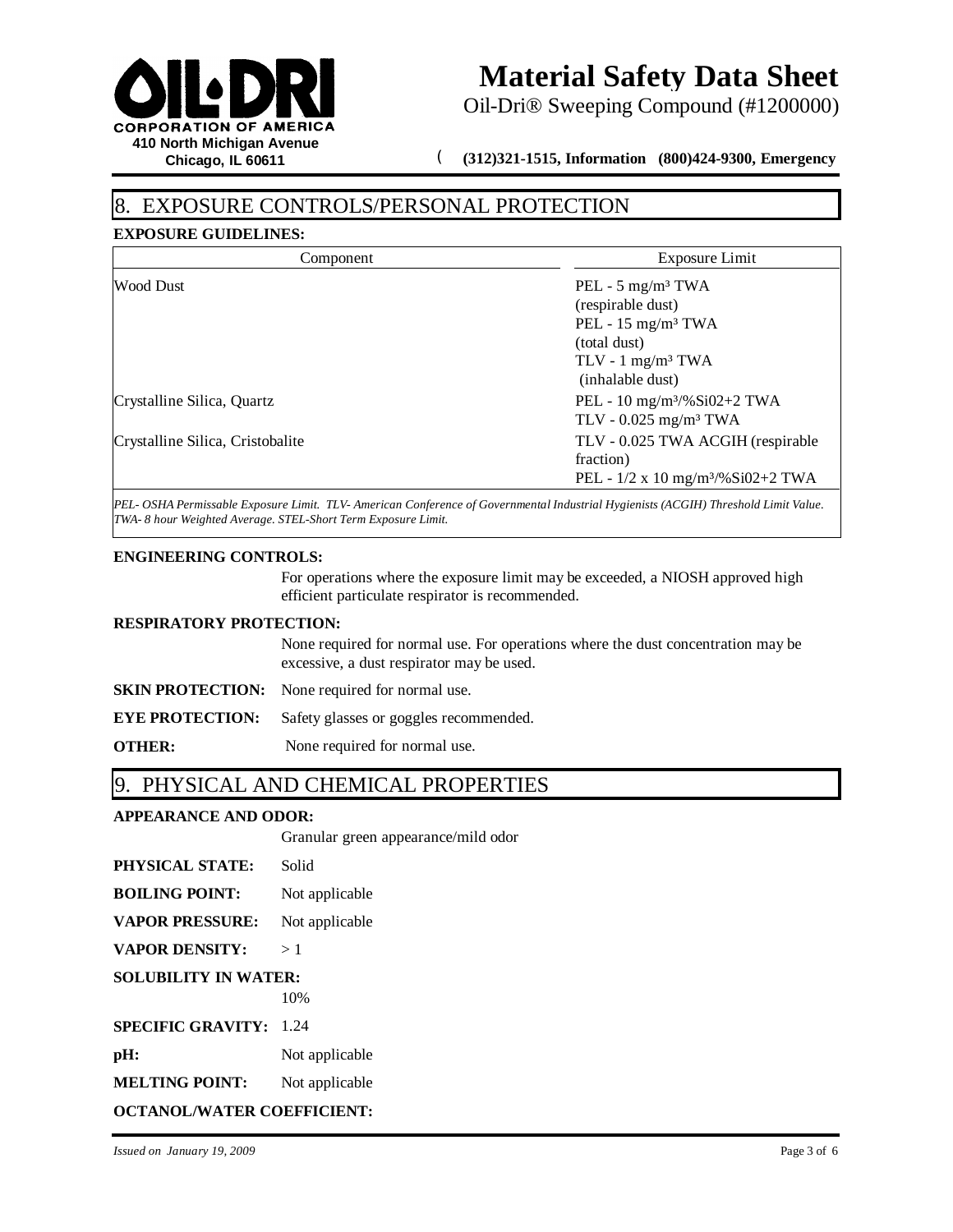

Oil-Dri® Sweeping Compound (#1200000)

( **(312)321-1515, Information (800)424-9300, Emergency**

Not available

# 10. STABILITY AND REACTIVITY

### **STABILITY:** Stable

**INCOMPATIBILITY:** Avoid strong oxidizing agents, alkalis, hydrofluoric acid and fluorine compounds.

### **HAZARDOUS DECOMPOSITION PRODUCTS**

Thermal decomposition may produce carbon monoxide, carbon dioxide and smoke.

#### **HAZARDOUS POLYMERIZATION:**

Will not occur.

# 11. TOXICOLOGICAL INFORMATION

No data available.

## 12. ECOLOGICAL INFORMATION

No data available.

## 13. DISPOSAL CONSIDERATIONS

Dispose in accordance with local, state and federal environmental regulations. Unused material is suitable for disposal in sanitary landfill. Used material may be subject to regulation, depending on the nature of the material absorbed. Check with appropriate regulatory authority for used material containing hazardous waste.

## 14. TRANSPORT INFORMATION

### **PROPER SHIPPING NAME:**

Not regulated

**UN NUMBER:** Not applicable

### **HAZARD CLASS/PACKING GROUP:**

Not applicable

### **LABELS REQUIRED:** None

## 15. REGULATORY INFORMATION

### **CERCLA/SUPERFUND** None

### **SARA HAZARD CATEGORY (311/312):**

Chronic Health

- **SARA 313:** No data available.
- **TSCA:** All of the components of this product are listed on the EPA TSCA Inventory or exempt from notification requirements.
- **EINECS:** No data available.
- **EEC R&S Phrases:** Xn Harmful, R48/20 Harmful: Danger of serious damage to health by prolonged exposure by inhalation; S22 Do not breath dust; S38 In case of insufficient ventilation, wear suitable respiratory equipment.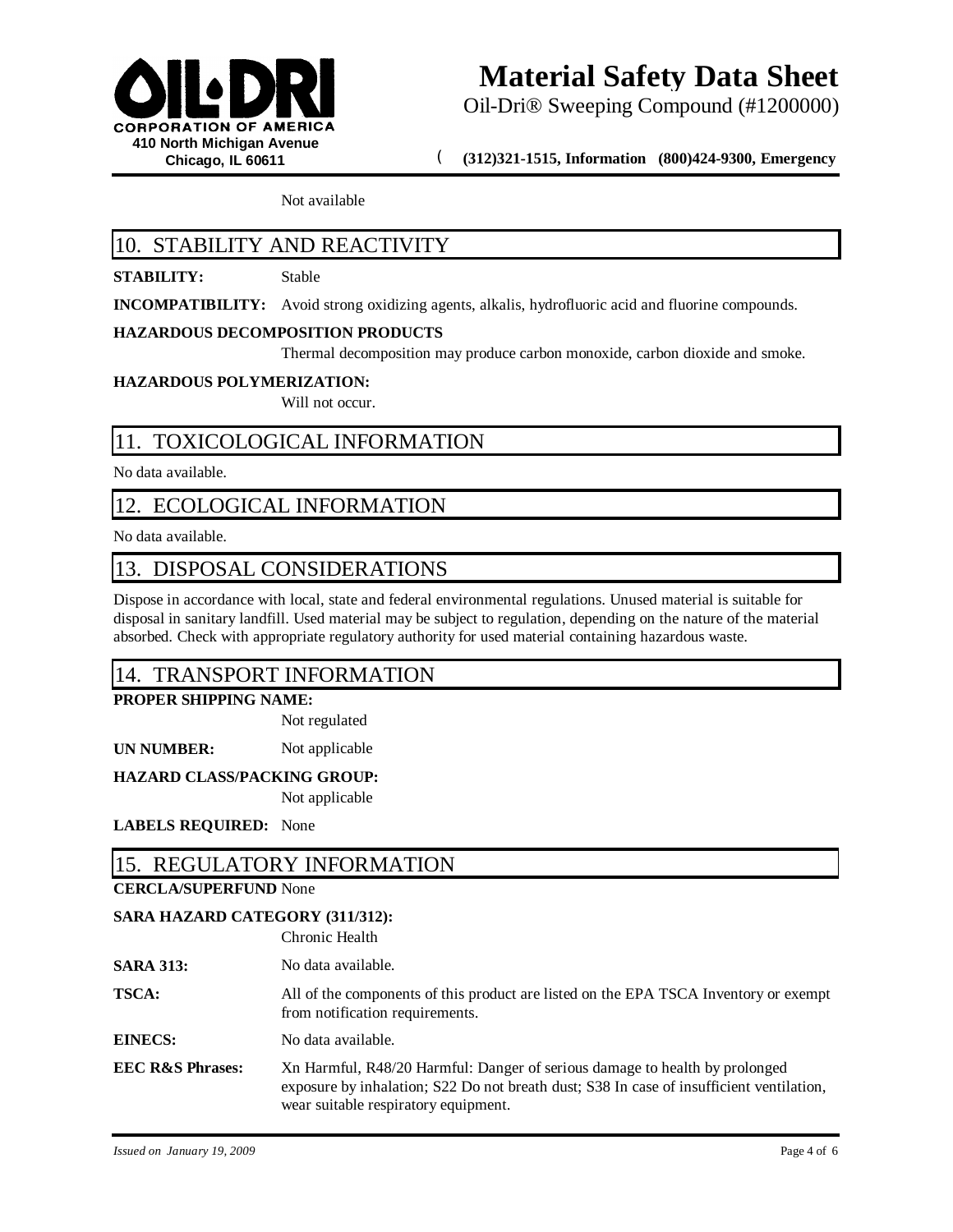

Oil-Dri® Sweeping Compound (#1200000)

( **(312)321-1515, Information (800)424-9300, Emergency**

| <b>JAPAN MITI:</b>   | No data available.                                                                                                                          |
|----------------------|---------------------------------------------------------------------------------------------------------------------------------------------|
| AICS:                | No data available.                                                                                                                          |
| <b>CANADIAN DSL:</b> | No data available.                                                                                                                          |
|                      | <b>CA PROPOSITION 65:</b> This product contains respirable crystalline silica which is known to the State of<br>California to cause cancer. |

| 16. OTHER INFORMATION |  |
|-----------------------|--|
|-----------------------|--|

| NFPA RATING: | Health=1 Fire=1 Reactivity=0 |
|--------------|------------------------------|
|              |                              |

**HMIS RATING:** Health=1\* Fire=1 Reactivity=0

The information in this data sheet is believed to be accurate. However, each purchaser should make its own test to determine the suitability of the product for its purposes. OIL-DRI CORPORATION OF AMERICA MAKES NO WARRANTY, EXPRESSED OR IMPLIED, WITH RESPECT TO THE PRODUCT and assumes no responsibility for any risk or liability arising from the use of the information or the product. Statements about the product should not be construed as recommendations to use the product in infringement of any patent.